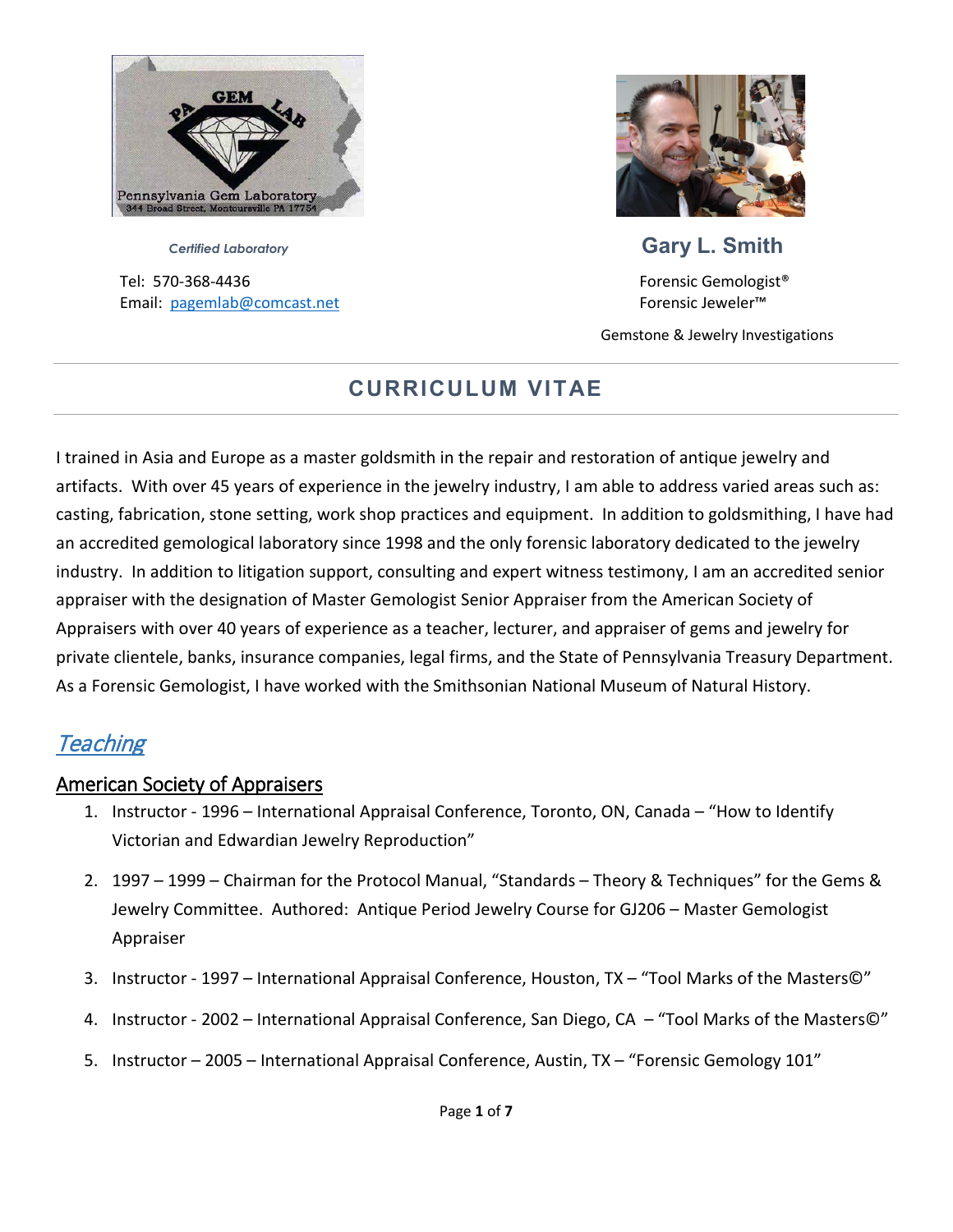- 6. Instructor 2006 GJ205 Course Tucson, AZ
- 7. Instructor 2007/2008/2009/2010 GJ206 Course Las Vegas, NV
- 8. Instructor 2008/2009 GJ205 Course Hofstra University, NY
- 9. Instructor 2010 GJ205 Iona College NY
- 10. Instructor 2011 GJ205 New York, NY

### Joyce Jonas & Associates, Inc. – Permanent Faculty

- 1. Instructor Jewelry 2001 Adelphi University, Garden City, NY "Tool Marks of the Masters©"
- 2. Instructor Jewelry 2002 Hofstra University, Hempstead, NY "Tool Marks of the Masters©"
- 3. Instructor Jewelry 2003 Hofstra University, Hempstead, NY "Tool Marks of the Masters©"
- 4. Instructor Jewelry 2004 Hofstra University, Hempstead, NY "Tool Marks of the Masters©", The Evolution of Jewelry Repair, and Laser Technology 101.
- 5. Instructor Jewelry 2005 Hofstra University, Hempstead, NY "Forensic Gemology 101 ", Laser Technology 101, Noble Metal Testing 101.
- 6. Instructor Jewelry 2006 St. Johns University, Queens, NY "Forensic Gemology 101", "Antique Jewelry Repair".
- 7. Instructor Jewelry 2007 St. Johns University, Queens, NY "Forensic Gemology 101", "Antique Jewelry Repair".

### The Antique Jewelry & Art Conference, Inc.

- 1. Instructor Jewelry 2008 Hofstra University, Hempstead, NY "Tool Marks of the Masters©", Parts 1 & 2.
- 2. Instructor Jewelry 2009 Hofstra University, Hempstead, NY "Tool Marks of the Masters©", Parts 1 & 2.
- 3. Instructor Jewelry 2010 Iona College, New Rochelle, NY
- 4. Instructor Jewelry Camp 2014 Renaissance Westchester, West Harrison, NY "Tool Marks of the Masters©"
- 5. Instructor Jewelry Camp 2015 Renaissance Westchester, West Harrison, NY "Forensic Jewelry Appraising"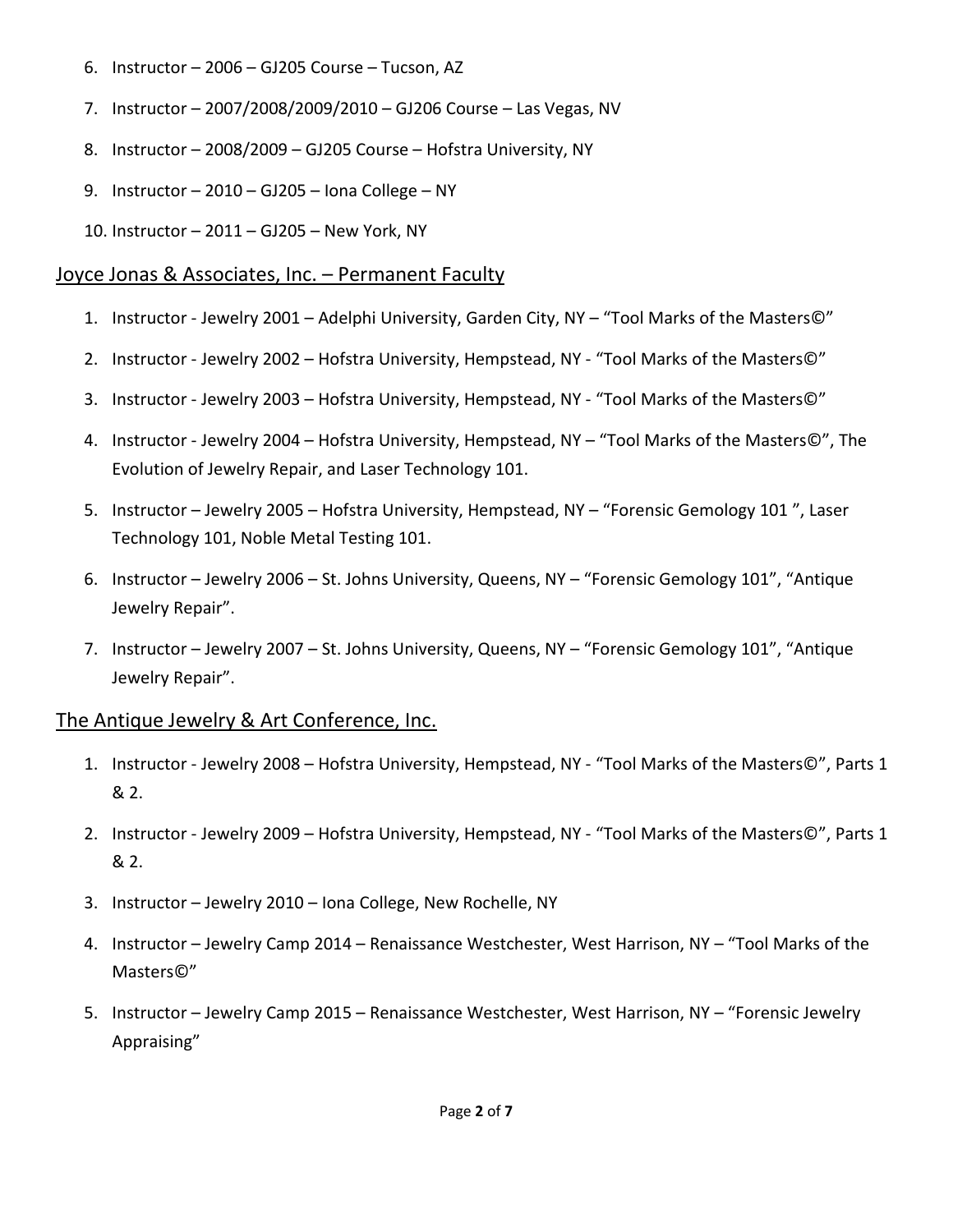## International Society of Appraisers

1. Instructor - 2003 – Annual Conference on Personal Property Appraising, Philadelphia, PA – "Tool Marks of the Masters©"

### Advanced Laser Training

- 1. Instructor 5/13/04 5/14/04 Rofin-Baasel Inc., Plymouth, MI "Antique Jewelry Repair"
- 2. Instructor 9/16/04 9/17/04 Rofin-Baasel Inc., Boxborough, MA "Antique Jewelry Repair"
- 3. Instructor 5/18/05 5/20/05 Rofin-Baasel Inc., Plymouth, MI "Evolution of Jewelry Repair"
- 4. Instructor 10/12/05 10/14/05 Rofin-Baasel Inc., Boxborough, MA "Evolution of Jewelry Repair"
- 5. Instructor 8/16/19 Bench Jewelers Laser & Technology Conference Organized by Scott Isaacs of Nashville's Belle Meade Jewelry & Repair – "Evolution of Jewelry Repair – Advanced Laser Welding", Nashville, TN

### **Other Teaching Experience**

- 1. 1996 Toronto Antique and Period Jewellery & Gemstone Conference, North York, ON, Canada Lecture: Gemstones in Antique Jewellery
- 2. 2002 Pennsylvania College of Technology Taught:
	- A. Diamonds
	- B. Colored Stones
	- C. Antique & Period Jewelry
- 3. 2003 SI Workshop, Lafayette, LA Taught "Tool Marks of the Masters©"
- 4. 2005 Advanced Laser Training, Plymouth, MI
- 5. 2006 Advanced Laser Training, Plymouth, MI
- 6. 2006 Presentation to GIA Alumni, Washington DC
- 7. 2007 American Gem Society, Conclave, Denver CO "Romanov or Rip-Off?"
- 8. 2010 PA Weights & Measures Conference, Lancaster PA "Precious Metals 101"
- 9. 2011 American Gem Society, Conclave, San Francisco CA "Forensic Gemology 101"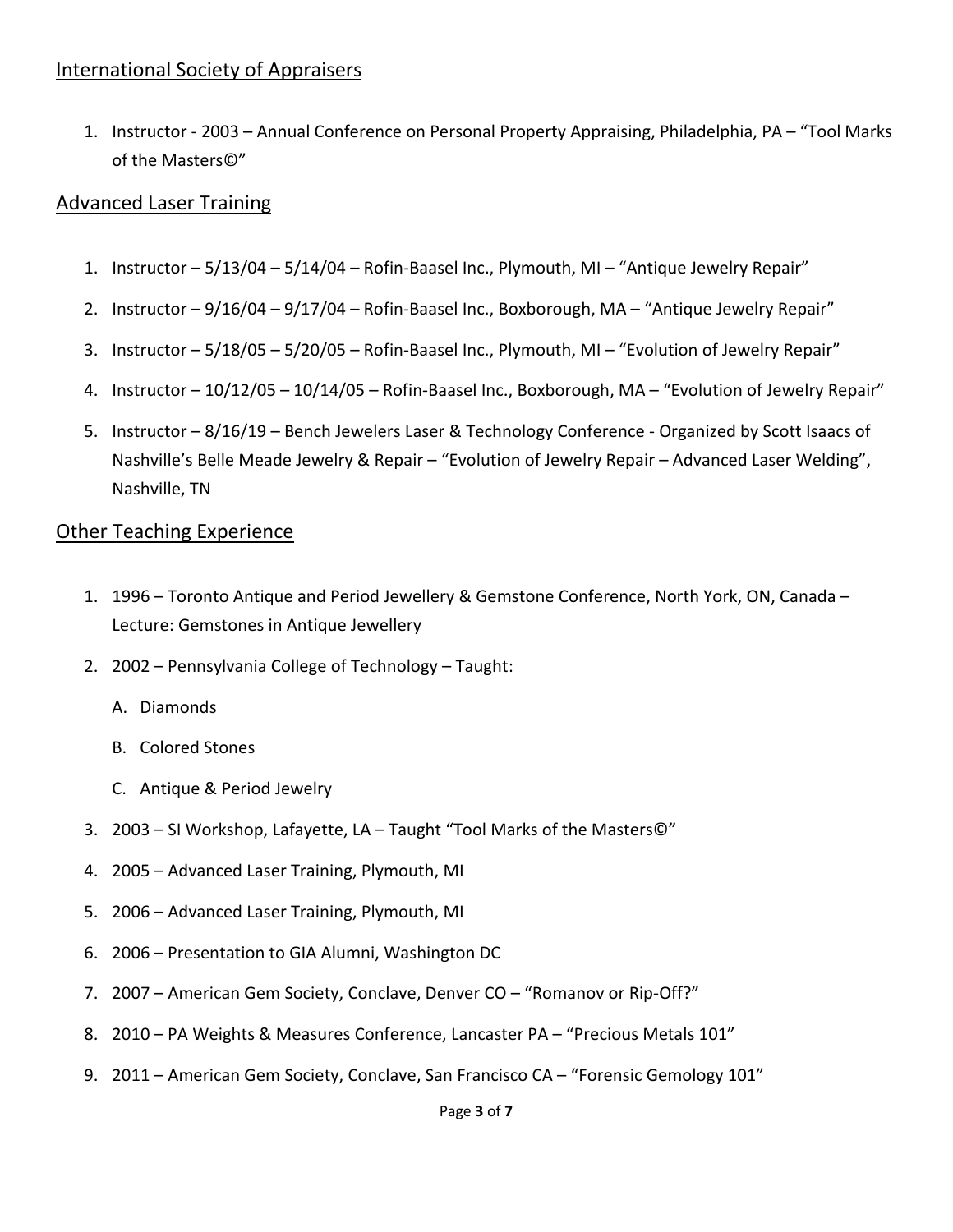- 10. 2012 DC GIA Alumni, Arlington VA "Precious Metals 101"
- 11. 2014 Presentation at Drexel University, Philadelphia PA "Forensic Gemology Case Studies & Techniques"
- 12. 2014 Presentation to the Tuscarora Lapidary Society, Philadelphia PA "Evolution of Jewelry Repair"
- 13. 2015 Presentation to the Royal Society of Chemistry US Division, New York NY "Forensic Gemology – Case Studies & Techniques"
- 14. 2017 Presentation to the New Jersey Association of Forensic Scientists Atlantic City, NJ "Forensics in Jewelry, Case Studies"
- 15. 2019 Presentation at AGA Conference, Tucson, AZ "Carats, Carrots or Karats"

# Authorship

Forensic Gemology: Identification of Tool Marks on Nobel Metals, titled "Tool Marks of the Masters©" – 1997 – Power Point Presentation

## **Litigation**

Expert witness and consultant having been retained by various legal firms domestically & internationally.

# **Accreditations**

#### *American Society of Appraisers*

- Accredited Senior Appraiser with the designation of Master Gemologist Appraiser \*Reaccredited through 2021
- Past Chair Master Gemologist Appraiser Program
- Past Chair Gems and Jewelry Discipline
- Past Discipline Governor Gems and Jewelry
- Certified instructor of GJ205, "Gems and Jewelry Appraisal Theory, Methods & Application"
- Certified instructor of GJ206, "Master Gemologist Appraiser" program
- International Secretary/Treasurer 2012-2013
- International Vice President 2013-2014
- International President 2014-2015

#### *American Gem Society*

• Certified Gemologist Appraiser

# **Society Memberships**

Accredited Gemologist Association (AGA) – Past Board of Governors – Current Board Member American Gem Society (AGS)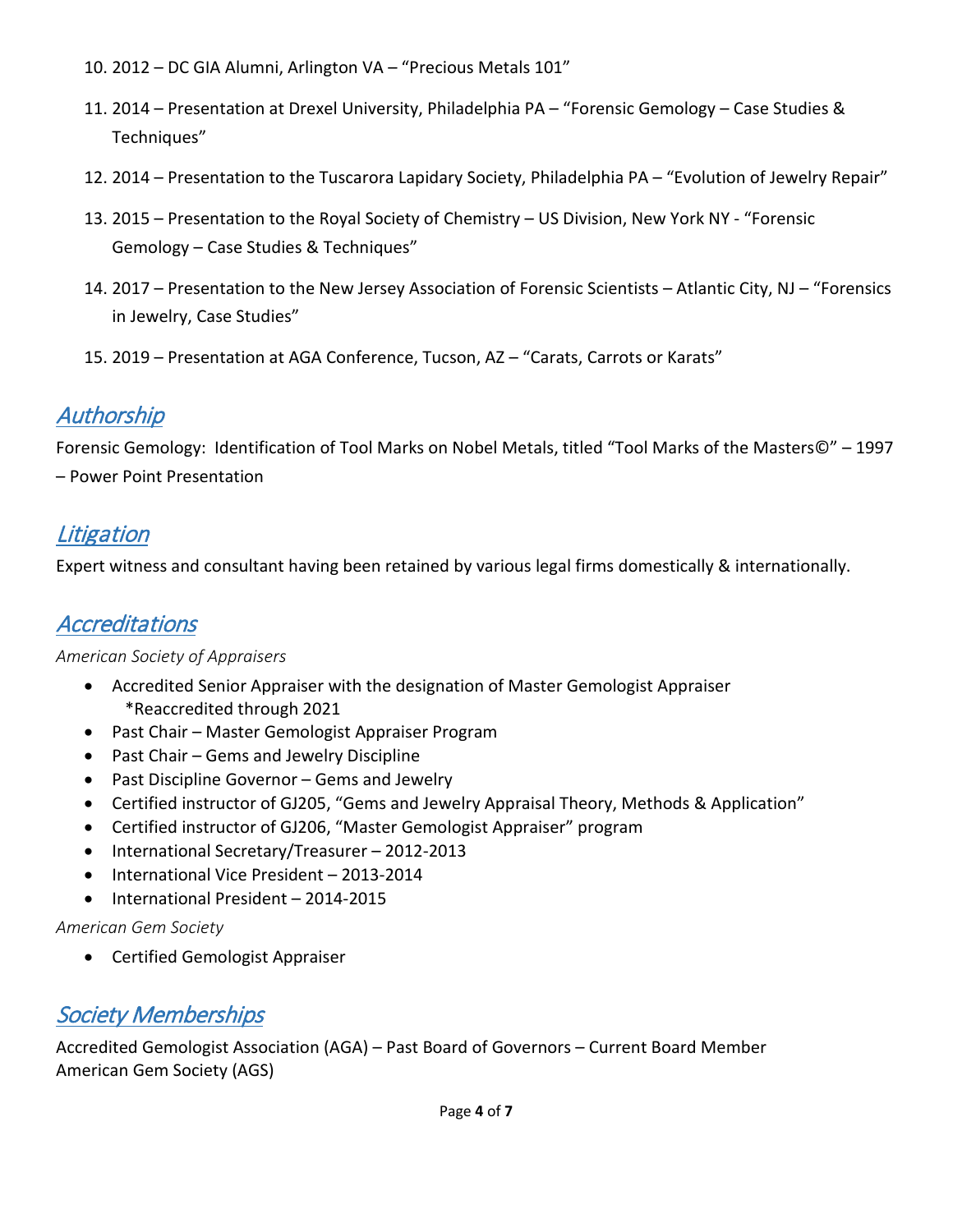American Gem Trade Association (AGTA) American Society of Appraisers (ASA) – Past President, International American Society of Jewelry Historians GIA Alumni Association International Association for Identification (IAI) New Jersey Association of Forensic Scientists (NJAFS) Pennsylvania Jewelers Association (PJA) - Past 1<sup>st</sup> Vice President - Current Board Member Pennsylvania Society of Goldsmiths (PSG) Jewelers of America (JA) Jewelers Vigilance Committee (JVC) Society of North American Goldsmiths (SNAG) National Association of Watch & Clock Collectors, Inc. (NAWCC)

## **Education**

- **1962 – 63 Electronics Engineering – Pennsylvania College of Technology – Associate Degree**
- **1964 – 69 United States Army Security Agency - electronics**
- **1965 – 66 Advanced Chinese Goldsmithing Techniques**
- **1966 – 69 Germanic/European Goldsmithing Studies**
- **1970 – 72 Certified Dental Technician**

**The completion of the following courses of study from the Gemological Institute of America, New York, New York and Santa Monica, California – (1994):**

- 1) Graduate Gemologist
- 2) Diamonds Graduate
- 3) GIA Diamond Grading
- 4) GIA Advanced Diamond Clarity Grading
- 5) Colored Stones Graduate
- 6) GIA Colored Stone Grading
- 7) GIA Gem Identification
- 8) GIA Enhanced Gemstones
- 9) GIA Separating Sophisticated Synthetics
- 10) Pearls
- 11) Advanced Gemology: Ruby, Sapphire, Emerald

#### **The completion of the following courses of study from the American Society of Appraisers, International Headquarters, PO Box 17265, Washington DC 20041 - (1996):**

- 1) Personal Property 201 Introduction to Personal Property Valuation
- 2) Personal Property 202 Personal Property Valuation Methodology – Research and Analysis
- 3) Personal Property 203 Personal Property Valuation – Report Writing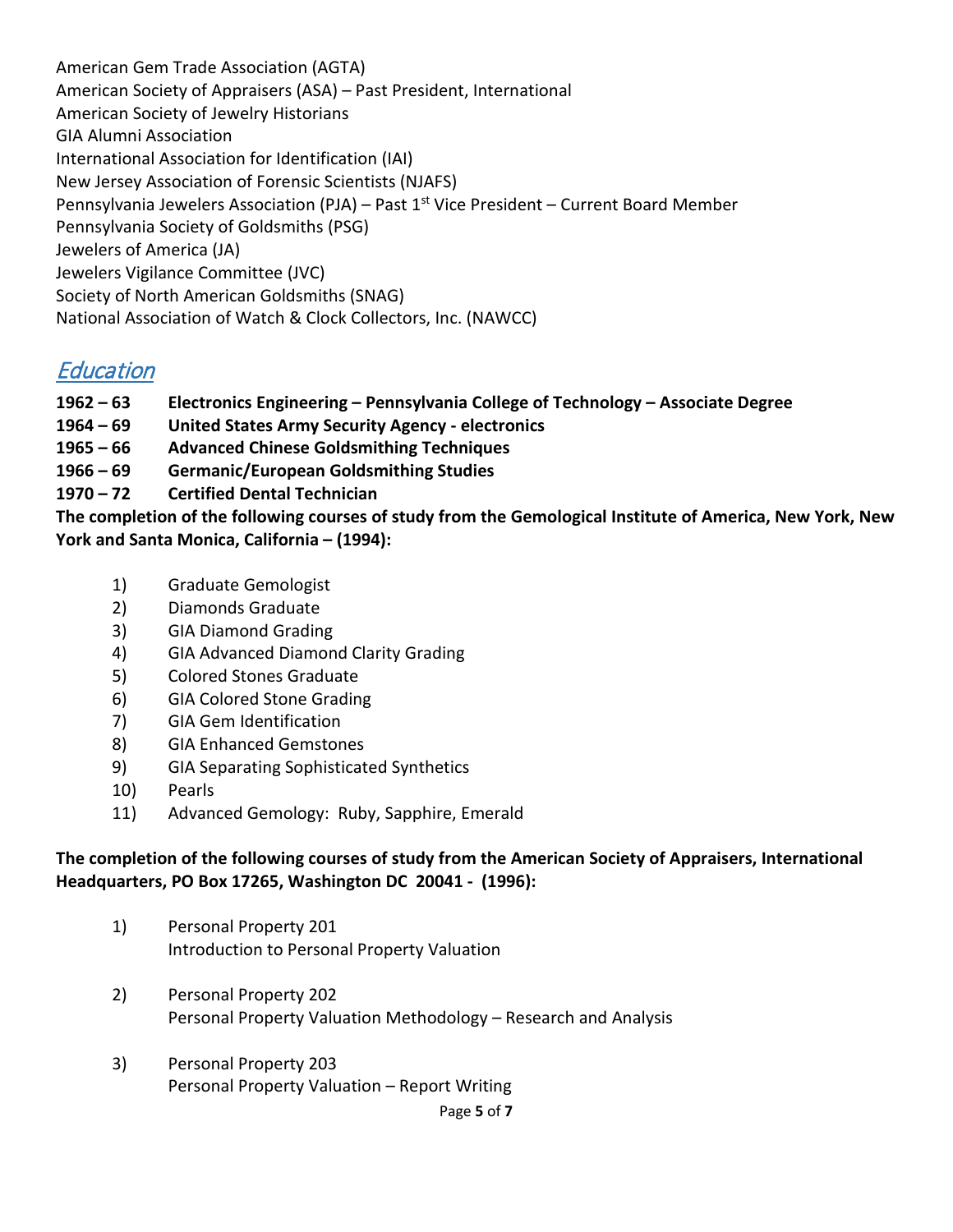- 4) Personal Property 204 Personal Property Valuation – Appraisal Practice & Standards
- 5) USPAP Uniform Standards of Professional Appraisal Practice
- 6) GJ 205 Gems & Jewelry Appraisal Theory, Methods & Application
- 7) GJ 206 Master Gemologist Appraiser
- 8) GJ203 Appraising Gems & Jewelry for Advanced Assignments Development & Report Writing, McLean VA 7/2019

### **The completion of the following courses of study from the American Gem Society, 8881 W Sahara Avenue, Las Vegas NV 89117 – (1996):**

- 1) Certified Gemologist
- 2) Certified Gemologist Appraiser

## **Laboratory Certification:**

- 1) Accredited Gemologist Association
- 2) American Gem Society

**The completion of the following seminar from SEAK, Inc., PO Box 729, Falmouth MA 02541 – (February 2015 – New York, NY):** "How To Be An Effective Appraisal Expert Witness"

**The completion of the following seminar from SEAK, Inc., PO Box 729, Falmouth MA 02541 – (April 2015 – Washington, DC):** "Law for Experts: What You Need to Know to Succeed"

**The completion of the following seminar from SEAK, Inc., PO Box 729, Falmouth MA 02541 – (February 2016 – New York, NY):** "How To Bulletproof Your Expert Witness Report"

**The completion of the following seminar from the New Jersey Association of Forensic Scientists – (May 2018 – Atlantic City, NJ):** "Advances in DNA Technology"

### **Webinars:**

"ID of Synthetic Diamonds with Portable Instruments", ASA ~ 7/18/2018 "Synthetics: Decoding Your Responsibilities", JVC ~ 6/28/2018 "Conquering Comps" in Appraising Diamonds ~ 5/11/2016 Luxury or Lie? A Prequel to Correctly Appraising Wristwatches ~ 4/4/2016 Working with Attorneys: What Appraisal Professionals Need to Know ~ 6/9/2015 Reasoning and Logic for Valuation Professionals  $\sim$  1/16/2015 ASA Principles, Practices and Code of Ethics ~ 2/5/2014